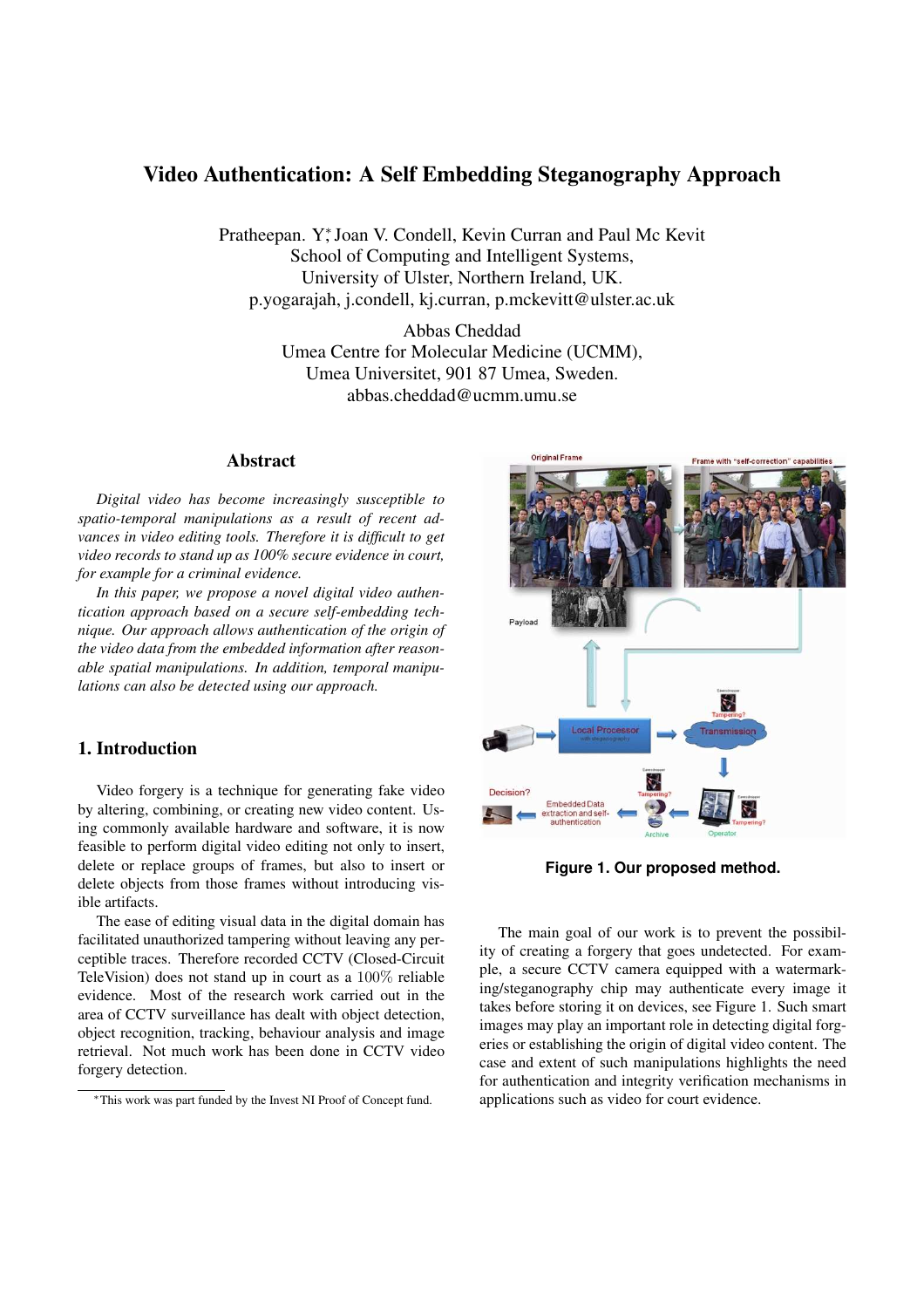Manipulations on video signals fall into two categories, [6, 14]. The first type covers attacks that tamper with the intensity patterns of the video, e.g. compression, noise, etc. The second type covers time-based tampering (such as frame inserting and dropping), disrupting the frame sequencing, e.g. frame cuts, swapping, deletion or foreign frame insertion and spatial-based attacks (such as removing and replacing content in a frame).

This paper is mainly focused on the second type of attacks. To detect the unauthorised manipulation of such video footages, a video authentication system should verify that the video taken has not been tampered with in the temporal or in the spatial domains. Authentication has always been an important issue [11]. Content authentication is a process by which a user is guaranteed that video content is original and has not been maliciously modified. One example is surveillance and site monitoring footage where incentives exist to remove incriminating material.

Based on the embedding of specific digital signatures (i.e. a set of authentication bits that summarise the image content), video may be viewed by authorized personnel but made unavailable to others. Self-embedding refers to the process where a compressed copy of the image/video is embedded into itself during watermarking. Most of the algorithms deal with image authentication, for example the work in [4, 9]. After self-embedding, it is possible to recover portions of the image that have been cropped, replaced, damaged etc. without accessing the original image.

Authentication of video is very similar to that of still images. In particular, we can evaluate a video as a sequence of still images where each image (or frame) is authenticated individually. Therefore we have developed a new video authentication method based on a secure and improved selfembedding algorithm proposed in [2]. Our method is discussed in Section 2. Section 3 explains the self-embedding approach. The secure image encryption algorithm is explained in section 4. Sections 5 and 6 explain result and provide discussion and conclusions respectively.

### 2. Video Authentication Method

Authentication of video is very similar to that of still images. In particular, we can evaluate a video as a sequence of still images where each image (or frame) is authenticated individually. Cheddad et al. [2] proposed a method to detect tampering within frames (i.e. spatial manipulations) using the image verification scheme. In addition to spatial manipulations, a common class of attacks on digital video is re-indexing, where the sequence of events is tampered. Since random ordering of authentic frames is not an authentic video sequence, the temporal location of frames should also be verified. Therefore we further developed Cheddad et al.'s [2] work to handle temporal attacks. As our main goal is to prevent the possibility of creating a forgery that goes undetected and establishing the origin of the digital video content, we embed the spatial and temporal information in the video sequence.

Video embedding is not the same as an image embedding as video contains the temporal information. We can consider a video file as an ordered collection of images. Embedding the spatial and temporal content in each image of a video file will be a time consuming task and also may be an unessential task in that most neighbouring image frames represent similar spatial content. Therefore instead of hiding spatial content in each image sequence, the spatial contents are only hidden in the detected key frames of image sequences. At the same time temporal contents are hidden in every image in the video file. Therefore each image is checked for key frames and if the key frame is detected then the temporal and spatial contents are embedded. Otherwise only the temporal content is embedded.

It is true that important events of the video file can be represented by a set of key frames. The key frames can be detected using shot change detection techniques. Therefore first the video is converted to an ordered collection of images and then the key frames are detected. Our key frame detection method is explained in Section 2.1.

#### 2.1. Key frame detection

There are many algorithms available to detect shot boundaries within video sequences [10, 12, 13, 18]. These algorithms calculate different features of the video data, and can be used as stand-alone shot boundary detection systems. The algorithm [10] computes the average of the intensity values for each component (YUV, RGB, etc.) in the current frame and compares it with that for the following frame. In the algorithm [12], each region of the image is represented by second order statistics under the assumption that this property remains constant over the region.

The shot change boundary position detection based on histogram comparison methods [13, 18] are quite popular because they are fast and motion insensitive. Therefore we used a histogram based technique for the key frame detection process. The key frames are detected based on the shot change boundary positions in video sequences. In the method, a time series of discontinuity feature values  $f(n)$ are calculated for each frame. The dissimilarity feature value for frame n is  $f(n) = d(n-1, n)$ . Here we use a function  $d(n-1, n)$  to measure the dissimilarity between frame  $n - 1$  and n and it is measured by:

$$
d(H_{n-1}, H_n) = \sqrt{\sum_{i=1}^{G} (H_{n-1}(i) - H_n(i))^2}
$$
 (1)

Here  $H_n$  denotes the intensity histogram of the  $n^{th}$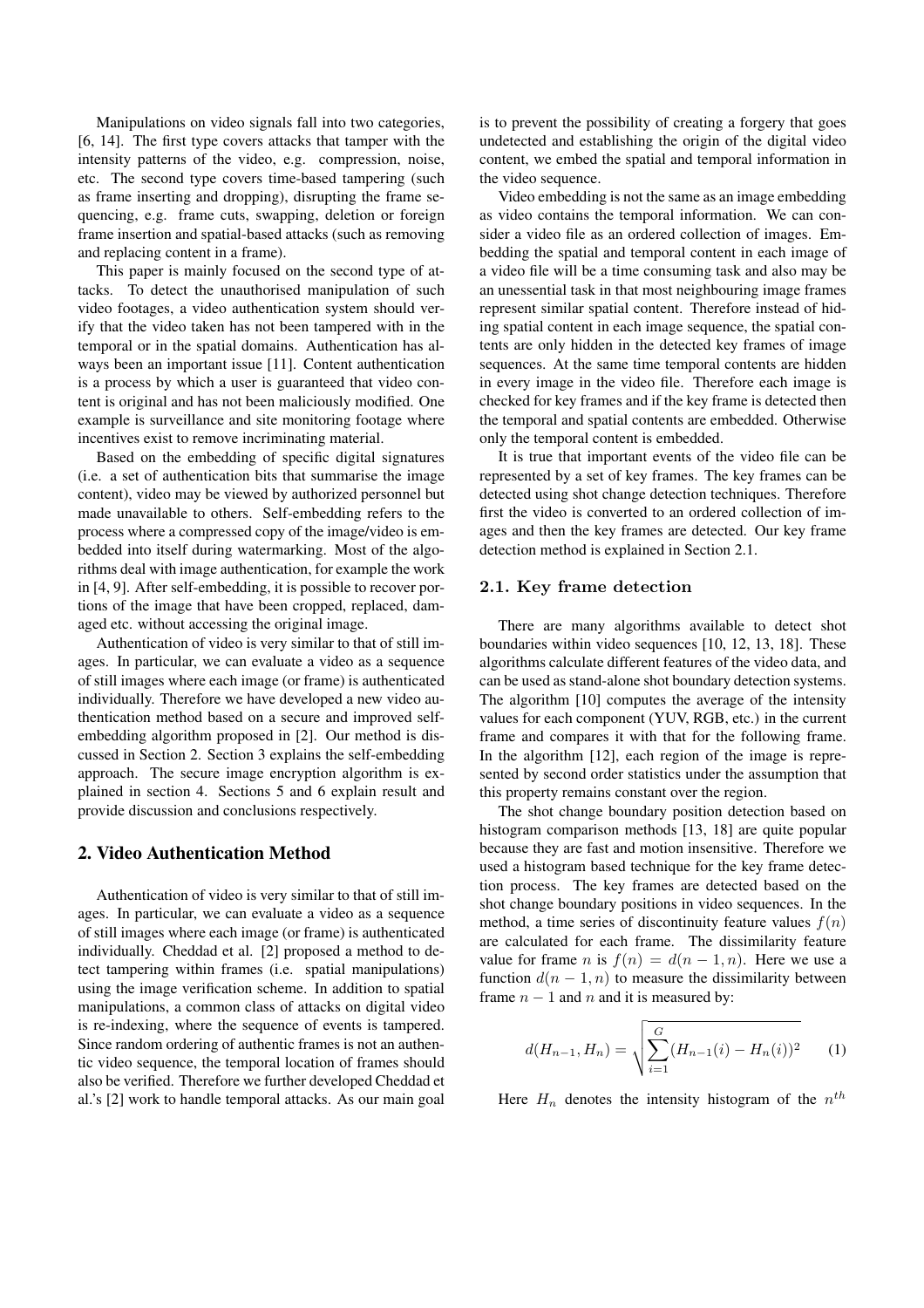frame and  $i$  is one of the  $G$  possible intensity (grayscale) values. The shot boundary detection decision can be made based on a threshold of dissimilarity measure. We pick key frame positions from  $f(n)$  based on the adaptive thresholding technique which will be explained in 2.2.

#### 2.2. The adaptive thresholding technique

We have developed an adaptive thresholding technique for the adaptation process based on [7]. In [17], the authors apply a local thresholding method whereby the frame differences of successive  $m$  frames is examined. They then declare a shot change when two conditions are simultaneously satisfied: (1) the difference is the maximum within a symmetric sliding windows of size  $2m - 1$ . (2) the difference is  $n$  times the second largest maximum in the sliding window. Expanding this work, a method was proposed in which the means and standard deviations from either side of the middle sample in the window are calculated [7]. The middle sample represents a shot change if the conditions below are simultaneously satisfied: (1) the middle sample is the maximum in the window. (2) the middle sample is greater than  $max(\mu_{left} + T_d\sqrt{\sigma_{left}}, \mu_{right} + T_d\sqrt{\sigma_{right}})$ , where  $T_d$  is given a value of 5. The method is as follows.

$$
m_T = \mu_N + T_d \sqrt{\sigma_N} \tag{2}
$$

We estimate the mean  $\mu_N$  and variance  $\sigma_N$  of N dynamically, from the similarity measures  $m$  of  $M$  neighbouring frames. The decision threshold  $m<sub>T</sub>$  is recalculated for each new frame using the above method and a decision is made. The key frames are detected based on the above histogram similarity and adaptive thresholding techniques. The origin of spatial content is embedded in the detected key frames. Our self-embedding approach is explained in Section 3.

#### 3. Self-Embedding

Our self-embedding method consists of two parts, selfembedding and authentication. In the self-embedding phase, a binary version of the original content (also called payload) is embedded into the original image (also called the cover image). The payload includes spatial and temporal contents.

Since we need means of protecting the video files against forgery, it is essential that the payload will carry as much information from the cover image as possible. An approximation of the cover video image file can be achieved by applying the binarization techniques which results in a binary image demanding only 1 bit per pixel for storage. In our method, three different binary versions of the original image are considered as spatial payload, see Figure 2. Figure 2, (b), (c) and (d) represent payload of the cover image.



**Figure 2. (a) original image. (b) created by dithering using the method described by Floyd and Steinberg [8], (c) created by thresholding the original image and (d) created by Canny edge operator respectively.**

Dittman et al. [5] address the problem of embedding the temporal content by embedding the SMPTE (Society of Motion Picture and Television Engineers [15]) time code in each frame. Any alteration in the sequence of events is detected by checking the timing information. SMPTE offers a timing signal for a whole day (hh:mm:ss:ff, where f stands for frame) with a resolution down to single video frames. If a time code like SMPTE could be embbeded in a video stream as a watermark, every position frame in the stream would include a complete timing information, see Figure 3.



**Figure 3. SMPTE representation [5].**

Instead of timing content embedding [5], we considered frame number (i.e. frame ID) with some additional information for embedding. In total 32 characters are allocated to represent temporal content for each frames. The fields, owner name (i.e. authorised body of the video) (ON), name of the video (NV), frame number (FID), total number of frames (TNoF) and key frame (KF), are allocated 6, 15, 3, 3 and 1 characters respectively. In addition 1 char is used to represent the symbols :,  $-$ ,  $/$ ,  $+$ , see Figure 4(a).

Here the symbols :,  $-$ ,  $/$ ,  $+$  are used to separate each field. Each character is represented as an 8 bits binary representation, i.e. say, a temporal content, "UU SDW:American Beauty-045/789+0", is converted to an 8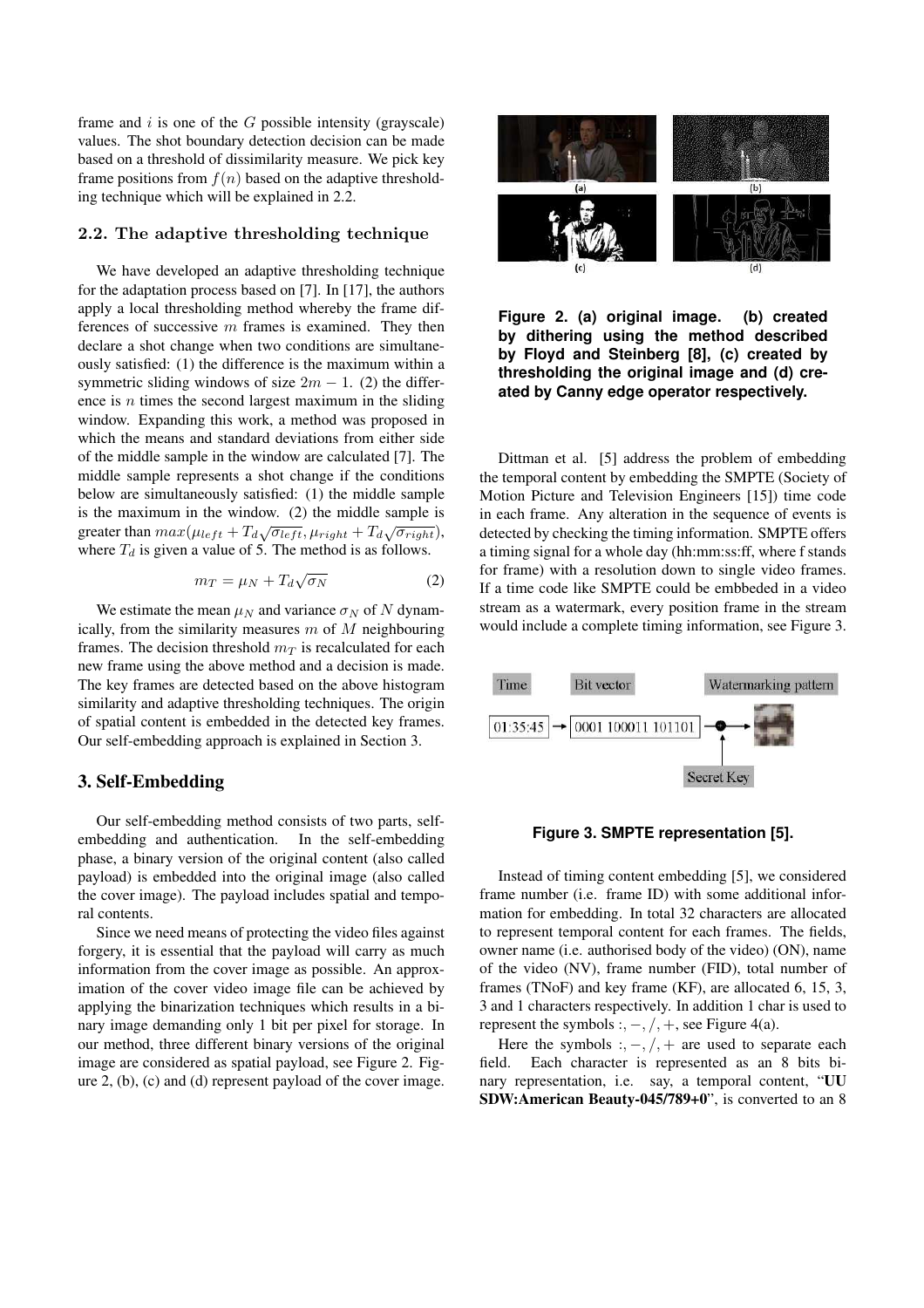bits binary representation, see Figure 4(b). Here  $KF = 0$ means that this frame is not a key frame and 1 means it is. Then the calculated  $(32 \times 8)$  binary matrix is directly converted to a binary image, see Figure 4(c).

| ON                       | t<br>I char           |              | VN             |                |                | ٠              |                |                | <b>FID</b>   | 1      | <b>TNoF</b> | ÷      | ΚF     |
|--------------------------|-----------------------|--------------|----------------|----------------|----------------|----------------|----------------|----------------|--------------|--------|-------------|--------|--------|
| 6 chars                  |                       |              | 15 chars       |                |                | 1 char         |                |                | 3 char       | 1 char | 3 chars     | 1 char | 1 char |
|                          |                       |              |                |                |                |                |                |                | (a)          |        |             |        |        |
|                          | u                     | 0            | 1              | 0              | $\mathbf{1}$   | $\circ$        | $\mathbf{1}$   | 0              | $\mathbf{1}$ |        |             |        |        |
| ON                       | U                     | 0            | 1              | 0              | 1              | 0              | 1              | 0              | $\mathbf{1}$ |        |             |        |        |
|                          |                       | 0            | 0              | 1              | 0              | 0              | 0              | 0              | 0            |        |             |        |        |
|                          | s                     | 0            | $\mathbf{1}$   | 0              | $\mathbf{1}$   | 0              | O              | $\,1$          | $\mathbf{1}$ |        |             |        |        |
|                          | D                     | 0            | $\overline{1}$ | 0              | O              | $\circ$        | $\overline{1}$ | 0              | O            |        |             |        |        |
|                          | W                     | $\circ$      | $\mathbf{1}$   | 0              | $\overline{1}$ | 0              | $\mathbf{1}$   | $\mathbf{1}$   | $\mathbf 1$  |        |             |        |        |
| ÷.                       | Ŧ.                    | $\circ$      | $\circ$        | $\mathbf{1}$   | 1              | $\mathbf{1}$   | O              | $1\,$          | $\mathbf 0$  |        |             |        |        |
|                          | A                     | 0            | $\mathbf{1}$   | 0              | O              | 0              | O              | 0              | $\mathbf{1}$ |        |             |        |        |
|                          | m                     | 0            | $\mathbf{1}$   | 1              | 0              | $\mathbf{1}$   | $\mathbf{1}$   | 0              | 1            |        |             |        |        |
|                          | e                     | 0            | 1              | 1              | 0              | 0              | 1              | 0              | $\mathbf 1$  |        |             |        |        |
|                          | r                     | 0            | $\mathbf{1}$   | 1              | $\mathbf{1}$   | 0              | 0              | 1              | O            |        |             |        |        |
|                          | ١                     | 0            | $\mathbf{1}$   | $\mathbf{1}$   | 0              | $\mathbf{1}$   | O              | 0              | $\mathbf{1}$ |        |             |        |        |
|                          | c                     | 0            | $\mathbf{1}$   | $\mathbf{1}$   | 0              | $\Omega$       | $\circ$        | $\mathbf{1}$   | $\mathbf 1$  |        |             |        |        |
|                          | a                     | 0            | $\mathbf{1}$   | $\mathbf{1}$   | $\circ$        | 0              | O              | 0              | $1\,$        |        |             |        |        |
| VN                       | n                     | 0            | 1              | 1              | 0              | $\mathbf{1}$   | $\mathbf{1}$   | $\mathbf{1}$   | 0            |        |             |        |        |
|                          |                       | 0            | 0              | $\mathbf{1}$   | 0              | 0              | 0              | 0              | 0            |        |             |        |        |
|                          | в                     | 0            | $\mathbf{1}$   | 0              | 0              | 0              | O              | 1              | $\bf{0}$     |        |             |        |        |
|                          | e                     | 0            | $\mathbf{1}$   | 1              | 0              | $\circ$        | $\mathbf{1}$   | 0              | $\mathbf{1}$ |        |             |        |        |
|                          | a                     | $\circ$      | 1              | $\overline{1}$ | $\circ$        | $\circ$        | o              | 0              | $\mathbf 1$  |        |             |        |        |
|                          | u                     | $\circ$      | $\mathbf{1}$   | $\mathbf{1}$   | $\mathbf{1}$   | $\circ$        | $\mathbf{1}$   | $\circ$        | $\mathbf{1}$ |        |             |        |        |
|                          | ŧ                     | 0            | $\mathbf{1}$   | $\mathbf{1}$   | $\mathbf{1}$   | 0              | $\mathbf{1}$   | 0              | $\circ$      |        |             |        |        |
|                          | y                     | 0            | $\,$ 1         | $\mathbf{1}$   | $\mathbf{1}$   | $\mathbf{1}$   | 0              | 0              | $\mathbf 1$  |        |             |        |        |
| $\overline{\phantom{a}}$ | $\tilde{\phantom{a}}$ | $\mathbf{0}$ | $\circ$        | $\mathbf{1}$   | $\circ$        | $\mathbf{1}$   | $\mathbf{1}$   | $\overline{0}$ | $\mathbf{1}$ |        |             |        |        |
| <b>FID</b>               | 0                     | 0            | 0              | 1              | $\mathbf{1}$   | 0              | O              | 0              | O            |        |             |        |        |
|                          | 4                     | 0            | 0              | $\mathbf{1}$   | $\mathbf{1}$   | 0              | $\mathbf{1}$   | 0              | 0            |        |             |        |        |
|                          | 5                     | 0            | 0              | 1              | $\mathbf{1}$   | O              | $\mathbf{1}$   | $\mathbf{0}$   | $\mathbf 1$  |        |             |        |        |
| I                        | 1                     | o            | 0              | $\mathbf{1}$   | 0              | $\mathbf{1}$   | $\mathbf{1}$   | $\mathbf{1}$   | $\mathbf{1}$ |        |             |        |        |
|                          | 7                     | $\circ$      | $\circ$        | $\mathbf{1}$   | $\mathbf{1}$   | $\circ$        | $\mathbf{1}$   | $\mathbf{1}$   | $\mathbf{1}$ |        |             |        |        |
| <b>TNoF</b>              | 8                     | $\circ$      | $\circ$        | $\mathbf{1}$   | $\mathbf{1}$   | $\overline{1}$ | $\circ$        | 0              | $\circ$      |        |             |        |        |
|                          | 9                     | 0            | 0              | $\mathbf{1}$   | $\mathbf 1$    | $\mathbf{1}$   | 0              | 0              | $\mathbf{1}$ |        |             |        |        |
| ÷                        | ÷                     | 0            | 0              | 1              | 0              | $\mathbf{1}$   | 0              | $\mathbf{1}$   | $\mathbf{1}$ |        |             |        |        |
| KF                       | 0                     | 0            | 0              | 1              | 1              | 0              | 0              | 0              | 0            |        |             |        |        |

**Figure 4. (a) 32 bits allocation table. The binary representation of the 32 characters are shown in (b). (c) corresponding binary image.**

Then the binary images calculated from the spatial and temporal contents (payloads) are embedded in the original image (cover image) based on the highly secure selfembedding algorithm proposed in [2].

### 4. Image Encryption Algorithm

This algorithm is explained based on [2] and the encryption algorithm is fully described in [3]. A hash function is more formally defined as the mapping of bit strings of an arbitrary finite length to strings of fixed length [16]. Here we attempt to extend SHA-1 (the terminology and functions used as building blocks to form SHA-1 are described in the US Secure Hash Algorithm 1, [1]) to encrypting digital 2D data. The introduction of Fast Fourier Transform (FFT) forms together with the output of SHA-1 a strong image encryption setting. Let the key bit stream be  $\lambda_{k,l}$  where the subscripts  $k$  and  $l$  denote the width and height after resizing the keys bit stream respectively, i.e.,  $8, M*N$ , where M, N are the plain image's dimension.

The FFT will operate on the Discrete Cosine Transform (DCT) of  $\lambda_{k,l}$  subject to Eq. 4.

$$
f(u,v) = \frac{1}{N} \sum_{x=0}^{N-1} \sum_{y=0}^{N-1} F(x,y) e^{-2\pi i (xu + yv)/N}
$$
 (3)

where  $F(x, y) = DCT(\lambda_{k,l})$  satisfying Eq. (4). Note that for the transformation at the FFT and DCT levels we do not utilise all of the coefficients. Rather, we impose the following rule, which generates at the end a binary randomlike map. Given the output of Eq. 3 we can derive the binary map straightforwardly as:

$$
Map(x, y) = \begin{cases} 1 & if f \ f(u, v) > 0 \\ 0 & otherwise \end{cases}
$$
 (4)

This map takes the positive coefficients of the imaginary part to form the ON pixels in the map. Since the coefficients are omitted the reconstruction of the password phrase is impossible, hence the name Irreversible Fast Fourier Transform (IrFFT). In other words, it is a one way function which accepts initially a user password. This map finally is XORed with the binary version of each colour component separately. Another phenomenon that we noticed and we would like to exploit is the sensitivity of the spread of the FFT coefficients to changes in the spatial domain.

Therefore if we couple this with the sensitivity of the SHA-1 algorithm to changes of the initial condition, i.e., password phrase, we can easily meet the Shannon law requirements, i.e., confusion and diffusion. For instance a small change in the password string will, with overwhelming probability, result in a completely different hash and thus a different image by extension. So, the core idea here is to transform these changes into the spatial domain where we can apply 2D-DCT and 2D-FFT that introduce the aforementioned sensitivity to the two dimensional space. As such, images can be easily encoded securely with password protection.

The payloads are securely embedded using the the encryption algorithm explained above. Here the embedded image is called the Stego image. Each Stego image contains two parts: the Header and the Body, see Figure 5.

The temporal content is embedded in the Header part of every image in the video file. Here the temporal content size is fixed,  $(32 \times 8)$  bits. So the size of the header part is allocated as  $(4 x column size)$ . Therefore the size of body part is allocated as ((rows-4) x column size). The spatial content, the binary version of the particular image, is only embedded in the body part of that image if that image is identified as a key frame.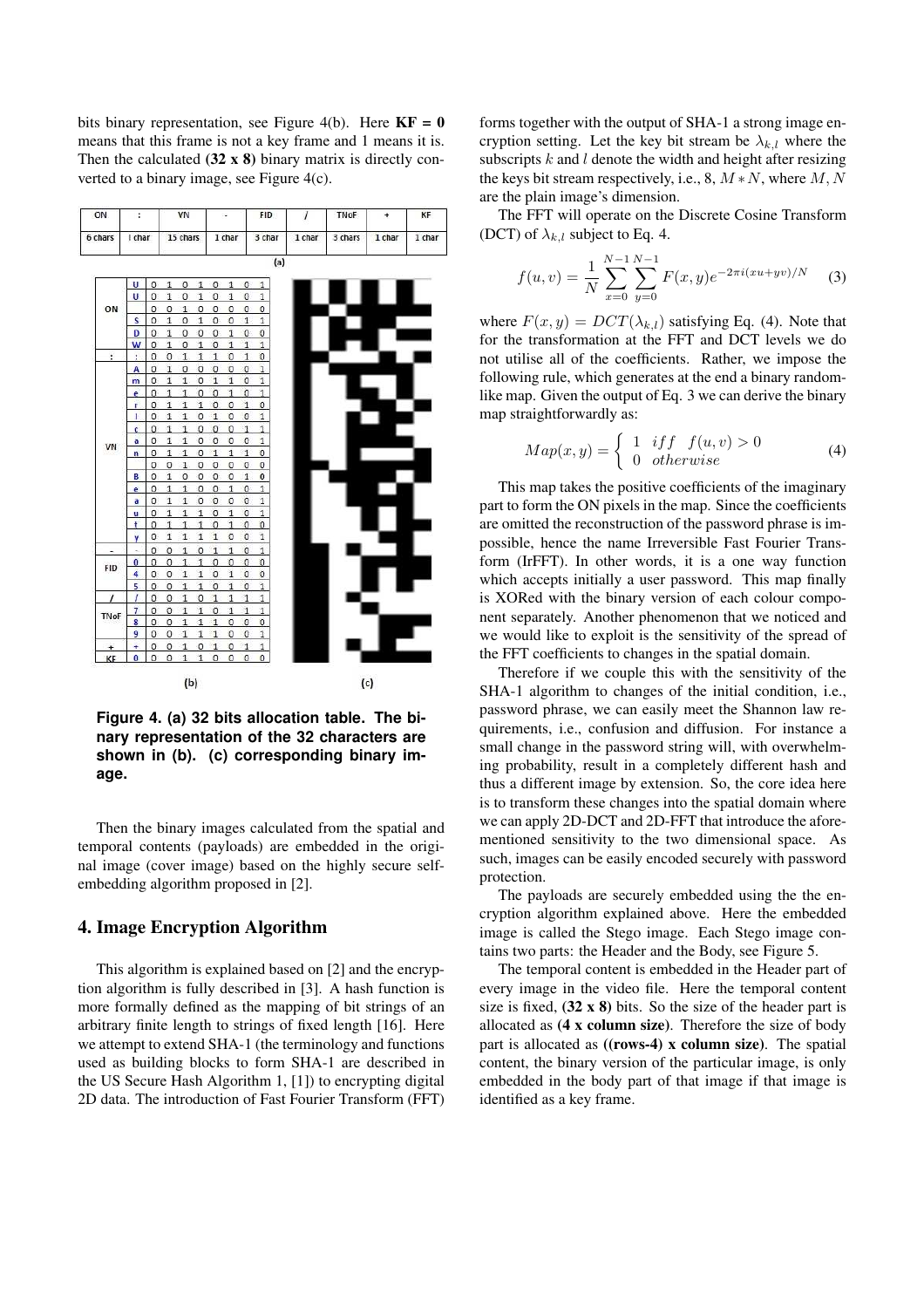

**Figure 5. Header and body representation of the Stego images.**

## 5. Results and Discussion

In this paper, we have developed key frame detection and video authentication methods. We have downloaded "American Beauty -  $01500$ .avi" video clip<sup>1</sup> for our experiments. This video is 24.64 seconds long, frame rate is 25 frames/second and width and height sizes are 528x224 pixels.

#### 5.1. Key Frame Detection

In this experiment,  $T_d$  and the window size are set to 5 and 20 respectively. The key frames positions in the above mentioned video sequence are shown in Figure 6 and the detected key frame images are shown in Figure 7.



**Figure 6. Key frame detection graph.**



**Figure 7. The detected key frames from "**American Beauty - 01500.avi**".**

### 5.2. Video Authentication

Temporal content can be extracted from the stego image. Any removal of a frame or position changes can be detected because the flow of the frame number (FID) is distorted. Moreover TNoF denotes the total number of frames in the sequences. Based on this, we can identify how many frames are included as extra or deleted from the video sequence. KF field denotes whether the image is key frame or not. In addition ON and NV give more details about the video file.

Spatial content can be extracted only from the key frame. We analyse the spatial attack using an object insertion within the stego image. The attacked stego image is represented by Figure 8(b). Here a new object (i.e. the girl) is inserted into the stego image. Figures 8(c), (e) and (g) represent correspondence payload images and Figures 8 (d), (f) and (h) represent the correspondence extracted payloads from the attacked stego image.

As an objective measure, the Mean Squared Error (SME) between the payload and extracted payload images is calculated. The parameters are given by:

$$
MSE = \frac{1}{HW} \sum_{i=1}^{H} \sum_{j=1}^{W} (P(i,j) - EP(i,j))^2
$$
 (5)

where  $P(i, j)$  and  $EP(i, j)$  are the pixel values at row i and column  $j$  of the payload and extracted payload images respectively. The measured values are shown in Table 1. Even though there is not much difference in measured values between dither, edge and thresholded binary images, thresholded representation of payload embedding provided good

<sup>1</sup>http://lear.inrialpes.fr/people/marszalek/data/hoha/hollywood.tar.gz, last visit: 19th Aug 2010.